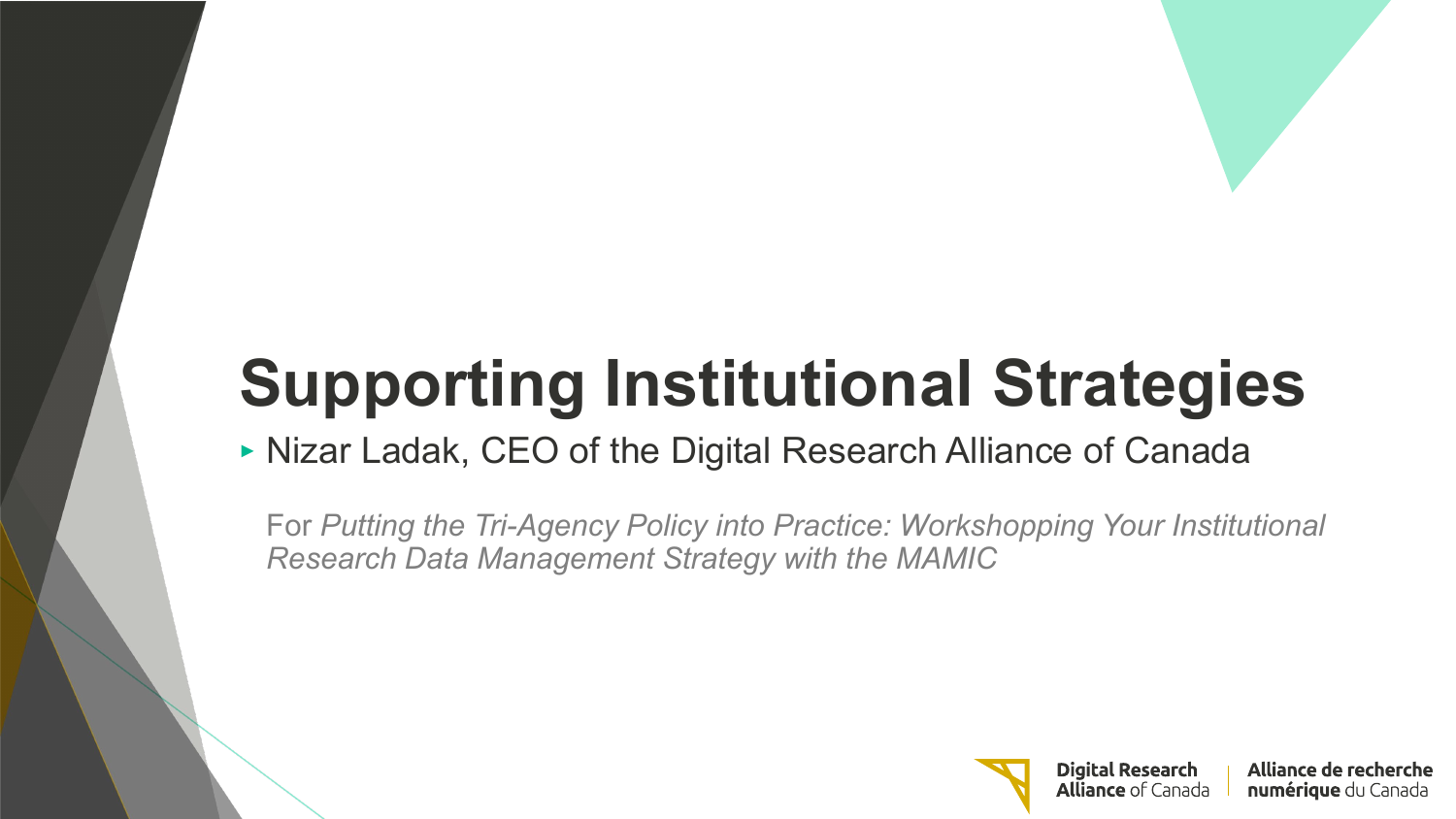## Our Vision and Mission Statement

## **VISION**

### To catalyze world-class Canadian research for the greater good

## MISSION

As a trusted and inclusive partner, the Digital Research Alliance of Canada fosters national and global collaboration to provide researcher-centric, sustainable and integrated digital research infrastructure.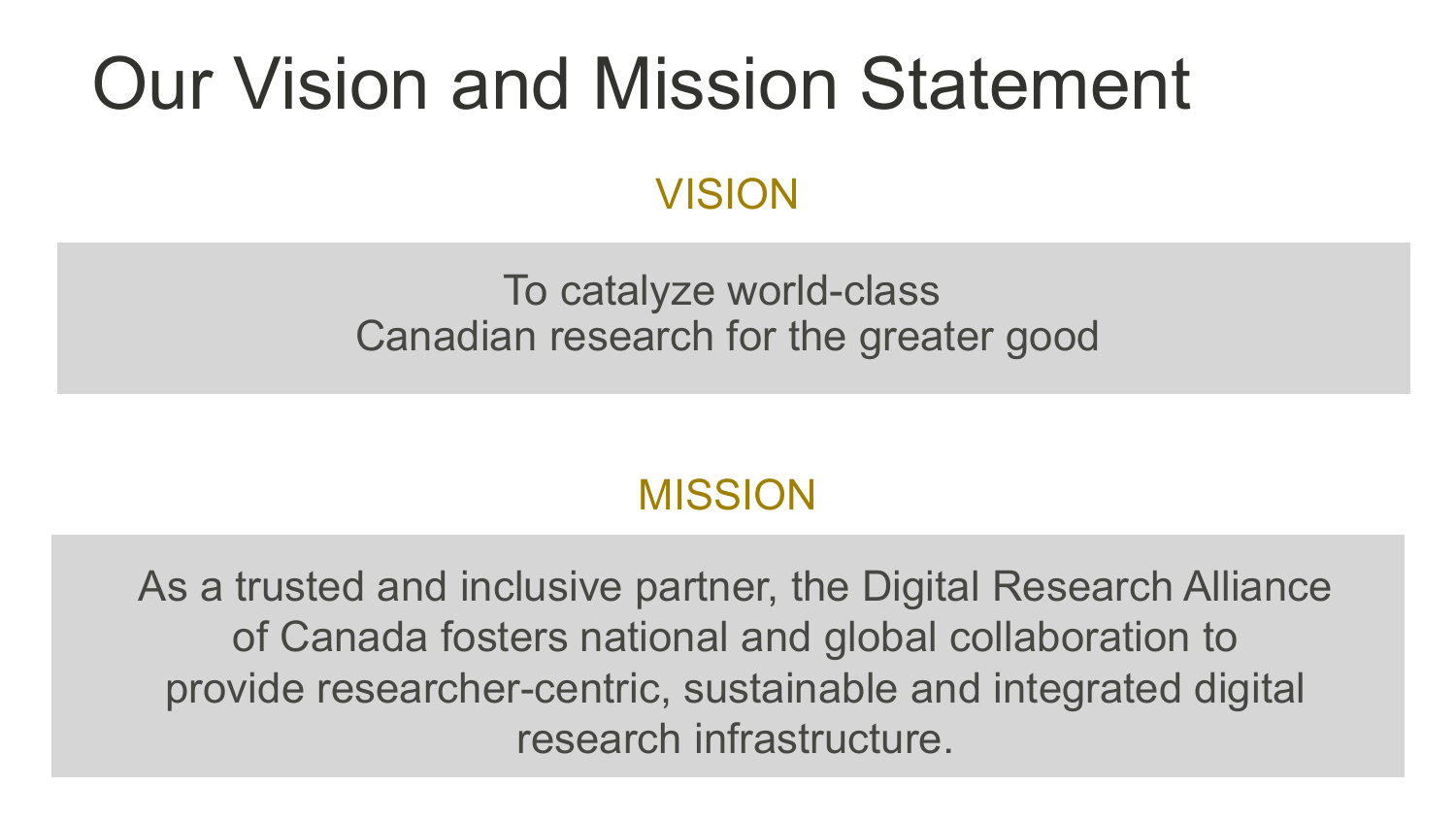#### START-UP OCT -2020 – OCT 2021

#### SCALE -UP OCT 2021 – MAR 2023





## Needs Assessment (1,384)

Current State Assessments

- (42 key stakeholders)
- 8 Town Halls (477)
- 105 Position Papers
- (305 Authors, 112 Organizations) 19 Strategic Plans

Technology Advancements: • (15 subject matter expert interviews) Quantum Computing Next Generation Software Next Generation Hardware

Cloud Infrastructure:

• (15 subject matter expert interviews) Data Governance Cybersecurity Organizational Structure

Researcher Council Priorities • (22 Member national council)



Strategic Plan • (15 consultations, 78 participants)

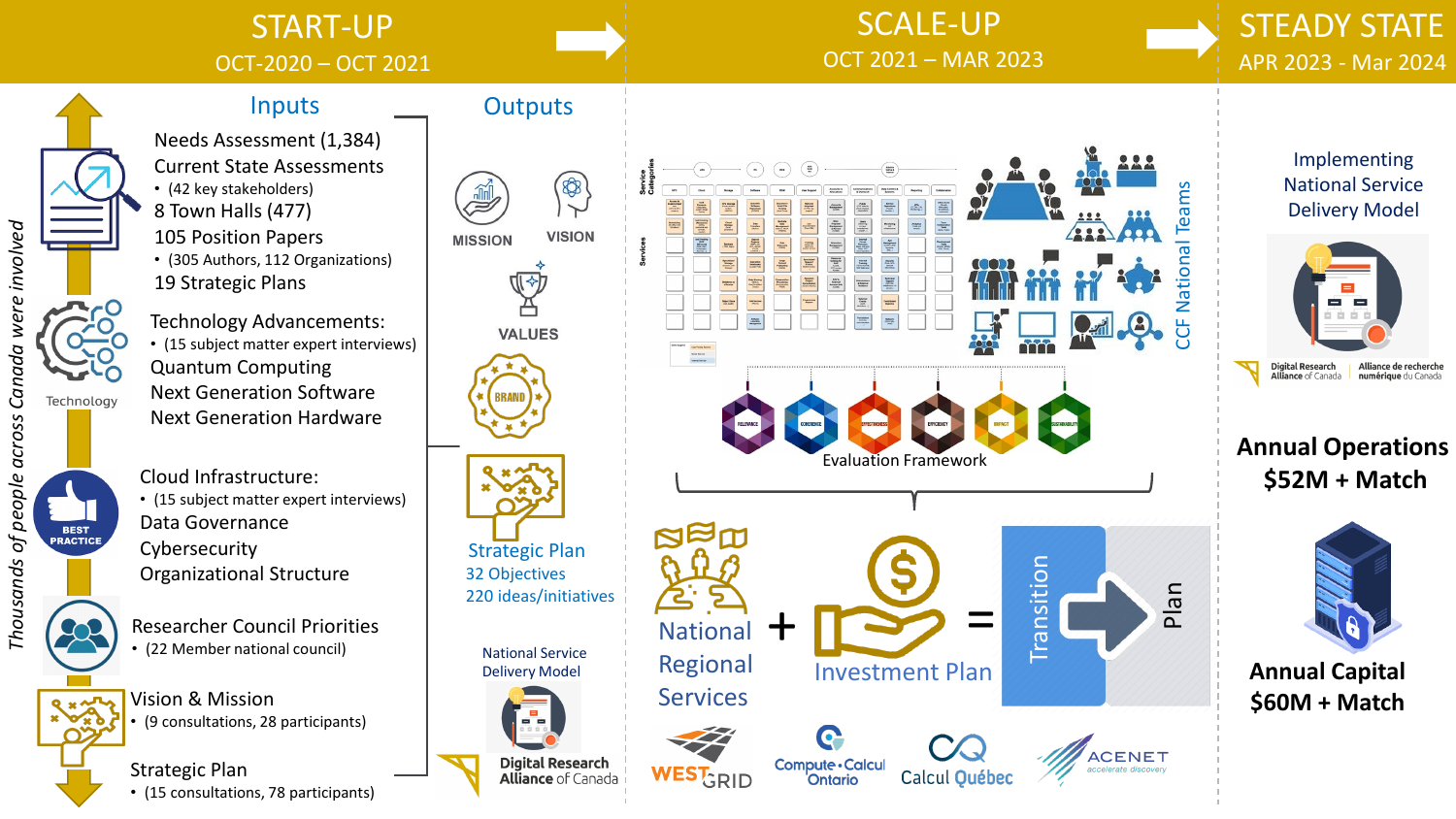## The "Open" Trend

- **The Open Science** movement has emerged from the scientific community and has rapidly spread across nations, calling for the opening of the gates of knowledge.
- Investors, entrepreneurs, policy makers and citizens are joining this call. However, in the fragmented scientific and policy environment, a global understanding of the meaning, opportunities and challenges of Open Science is still missing.